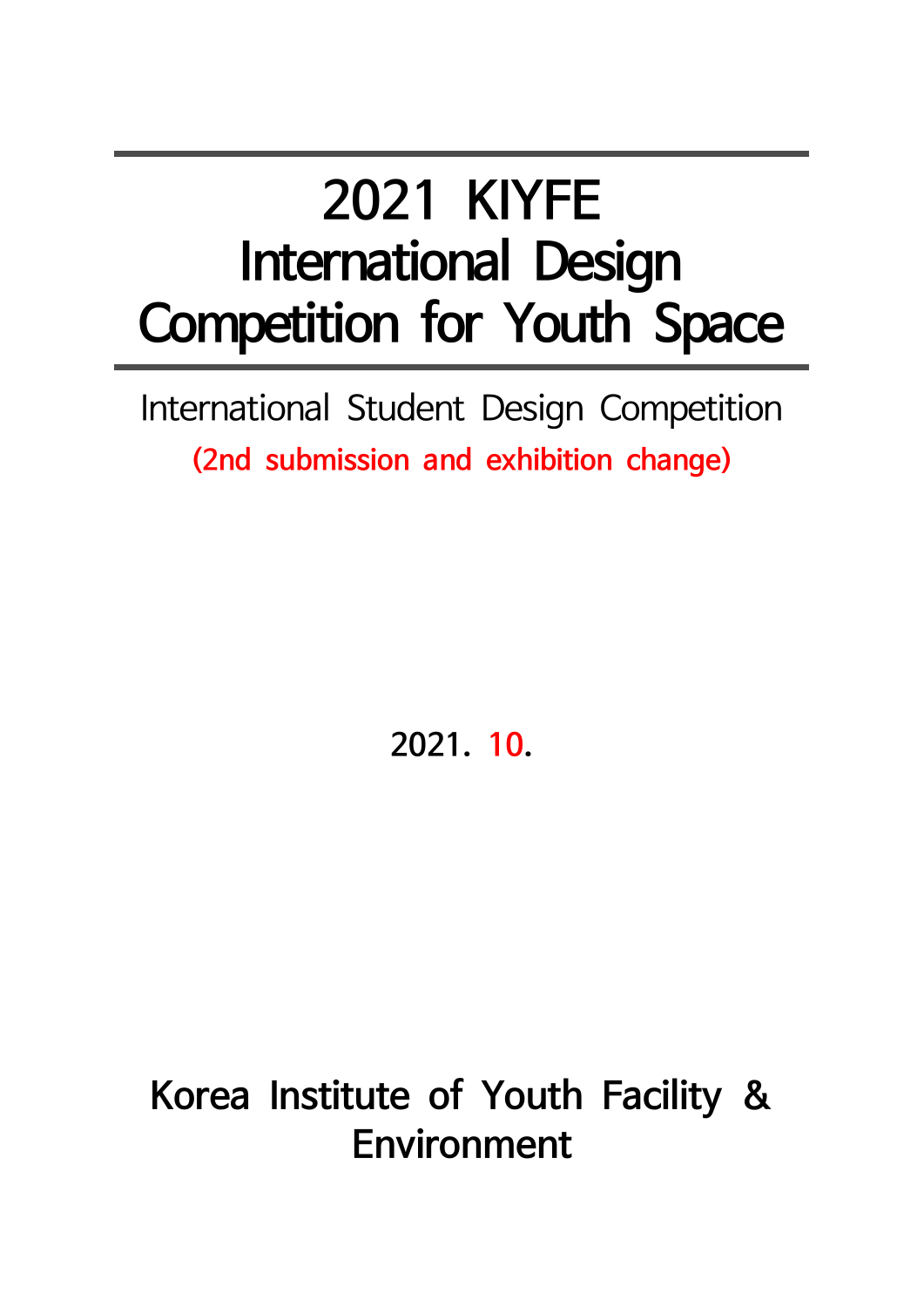

### **Ⅰ. 2021 International Design Competition for Youth Space**

#### **1. Purpose : Common Ground for Communication**

#### **2. Subject of design**

- A. architectural creation
- B. indoor architectural design creation
- C. other creation such as landscaping, city, plaza, street, and park

#### **3. Design consideration**

- A. specific program setup and architectural expression thereupon
- B. suggestion of future-oriented creative space
- C. realistic plan in a proper scale considering users, regional characteristics, sur rounding environment, etc.

#### **4. Application requirements**

A. individual or group consisting no more than 3 persons who are present regist ered students of (indoor) architecture, landscaping, urban construction and y outh-related department in any domestic/foreign (graduate) university; stud ents on a temporary leave of absence or those who has been within 1 year since graduation

B. other domestic/foreign youth interested in youth facilities and environment (separately awarded)

#### **5. Application**

- **○ Period**
- A. 1st: 2021. Sep. 1(Wed)  $\sim$  Oct. 1(Fri)
- B. 2nd: 2021. Oct. 4(Mon) ~ Oct. 29(Fri)
	- Visit the KIYFE homepage (www.kyouth.or.kr)  $\rightarrow$  Click the notice informing 2021 International Design competition  $\rightarrow$  Click URL for participation and fill in the application form.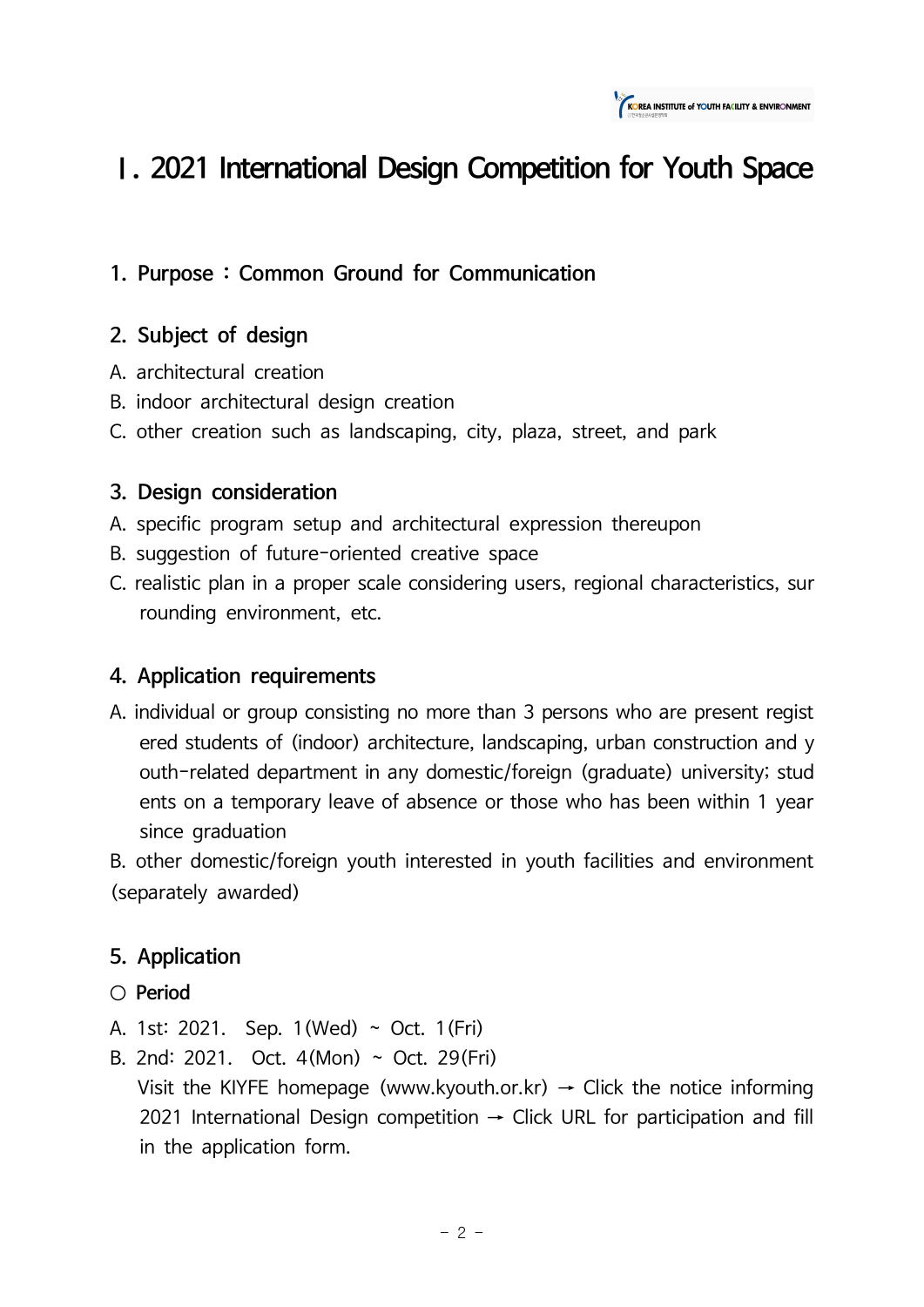KOREA INSTITUTE of YOUTH FACILITY & ENVIRONMENT

※ Please make sure to mark one of the <Architecture> <Indoor architecture> and <Others> in the application form.

#### **○ Registration fee**

A. domestic applicant: 1st: KRW 50,000 / 2nd: KRW 60,000

B. overseas applicant: 1st: US\$45 / 2nd: US\$55

※ Registration fee should be paid within the application period via online fund transfer only.

※ account to deposit: Woori Bank 1006-286-012904 Korea Institute of Youth Facility & Environment

#### **6. Work submission**

#### **○ 1st submission**

A. Due date: 2021. Oct. 29(Fri) ~17:00

B. How to: Overseas applicants submit a 594mm(W) x 841mm(H) (A1) graphi c panel in an electronic file(300dpi jpg or pdf format). Send email to "youth924 @hanmail.net"

#### **○ 2nd submission**

(Before change)

 $\%$  works passing the 1<sup>st</sup> screening only

A. Due date: 2021. Nov. 16 (Tue) ~17:00

B. How to: Overseas applicants submit a 594mm(W) x 841mm(H) (A1) graph ic panel in an electronic file(300dpi jpg or pdf format). Send email to "youth92 4@hanmail.net"

#### (after change)

※ Substituted for the 1st submission

#### **7. Requirements for work**

#### **○ Common requirements**

A. Expression method: free

B. Indicate architectural overview (plottage, total floor area, building-to-land r atio, floor area ratio, no. of floors, etc.)

C. Indicate the reason(s) of selecting the plot and relevance with the program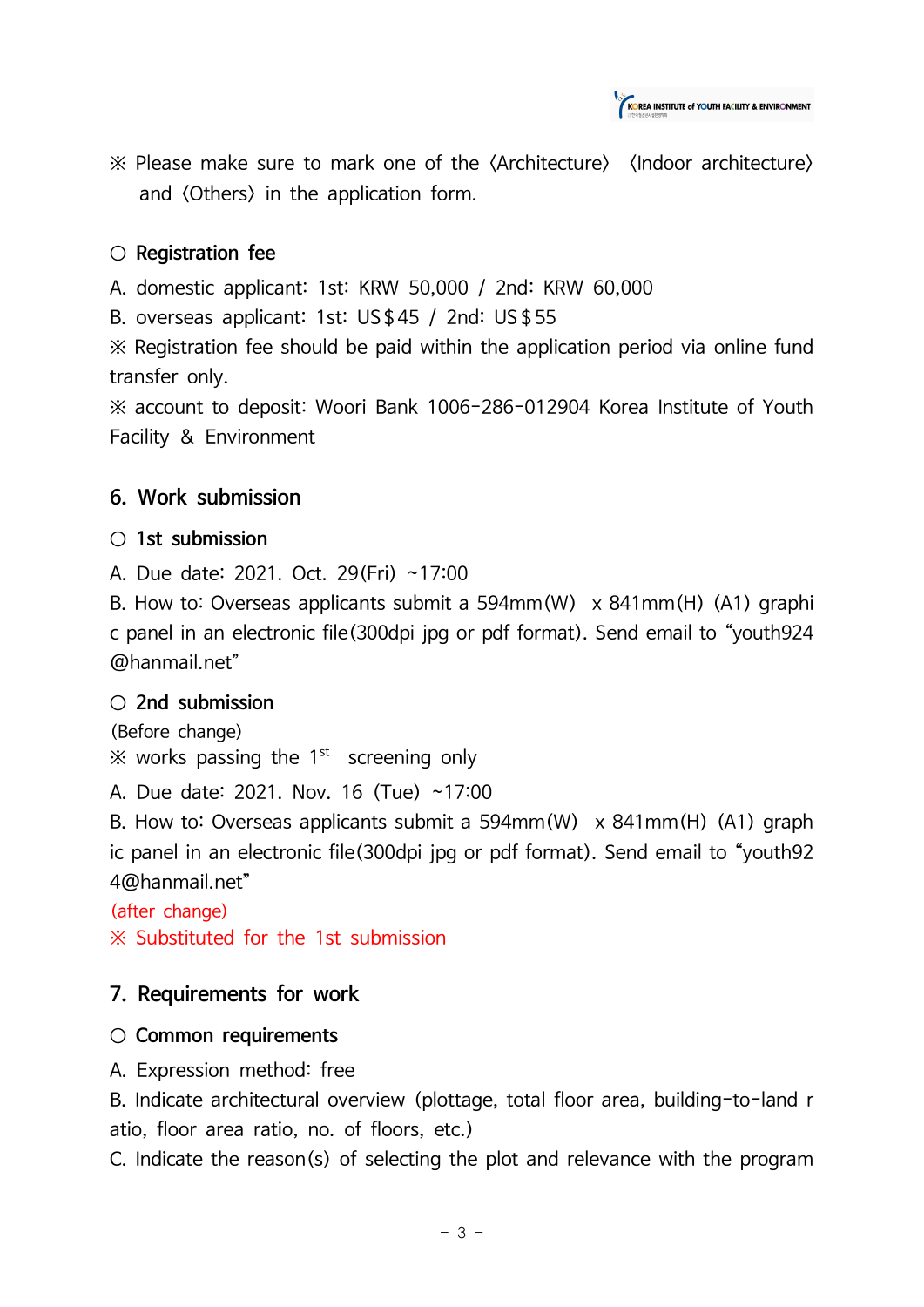KOREA INSTITUTE of YOUTH FACILITY & ENVIRONMENT

D. Express the correlation between the set theme or program and architectural space.

E. Floor plan: Must indicate scale and bearing / major necessary real names.

#### **○ 1st work**

#### A. Panel

- Attach a 594mm(W) x 841mm(H) (A1) panel to a 5mm woodlark for sub mission (vertical panel).

※ Must include 3D cut in the panel contents.

#### **○ 2nd work**

(Before change)

 $\%$  Works passing the 1<sup>st</sup> screening only (special exhibiti on prize or higher)

#### A. Display

- self-supporting structure within the range of 600 x 600 x 1800mm based on the figure on the right side
	- ⓐ Basic face: Do not use the back face.

ⓑ Additional face: If the basic face is not enough, a pplicants can use one additional face on the left sid e of the basic face.

- \* ⓐ+ⓑ should be in a self-supporting structure.
- ⓒ Model: Install freely within a 600mm height from the floor.
- Must include a model.
- Expression method and materials: not limited (but regarding lighting, selfgenerating types are permitted only.)
- ※ Overseas applicants submit a 594mm(W) x 841mm(H) (A1) graphic panel in an electronic file(300dpi jpg or pdf format) and must include a photograp h of the model in the panel contents (3D replacement impossible)
- B. Send files in email (for work collection)

- (compulsory) final 594mm(W) x 841mm(H) (A1 length) panel / 300dpi jpg file

- (compulsory) design explanation: Should be in Hangul file (download the f

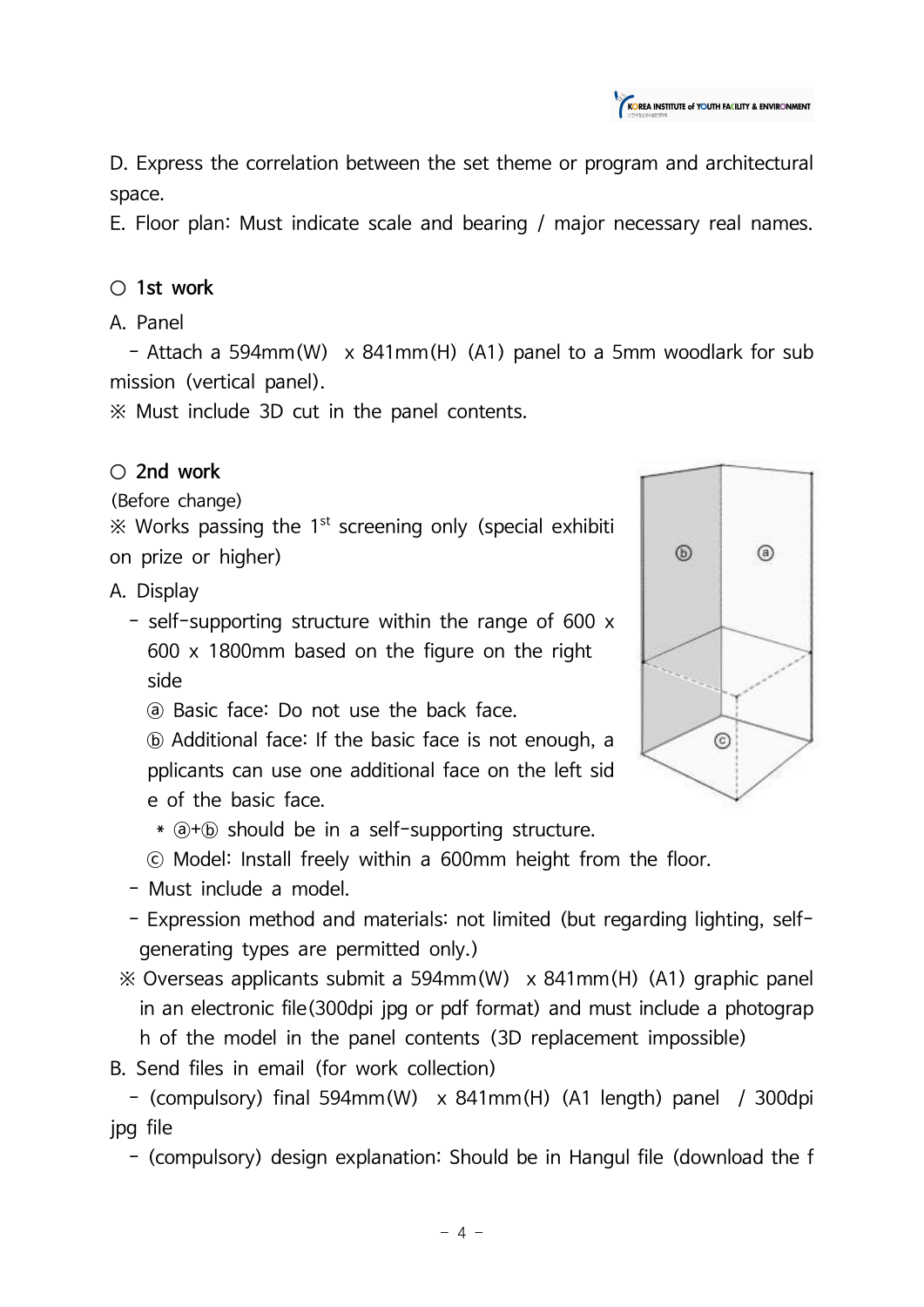

orm at the homepage; images should be saved together inside the file)

- plan soft copy: 300dpi jpg file
- model photograph: at least 3 photos
- 3D modeling image: 300dpi jpg / at least 1 photo

- photograph of applicant (all of the applicants should be taken in one phot o): image size of 100\*100 / 300dpi jpg

※ Please note that special exhibition prize or higher cannot be awarded if file s are not submitted.

C. Waste disposal fee: KRW 30,000 (returned if the work is collected back) (after change)

※ Substituted for the 1st submission

#### **8. Evaluation method and award selection**

- A. 1st evaluation: evaluation of 594mm(W) x 841mm(H) (A1)-sized panel (a n electronic file(300dpi jpg or pdf format) / select works for awa rds.
- B. 2nd evaluation (Before change): evaluation of the panels of works passing th e 1st evaluation / select works for at least special exhibitio n prize and main awards.

(after change): evaluation of works passing the 1st evaluati on / select works for at least special exhibition prize and m ain awards.

C. 3rd evaluation: work briefing and open evaluation by the award evaluation co mmittee on works selected as candidates for the main awards in the 2nd evaluation / Select works for Grand Prize, Top Prize, Run ner-up Prize, etc.

#### **9. Main timeline**

 $\circ$  Application: 1st: 2021. Sep. 1(Wed) ~ Oct. 1(Fri) 2nd: 2021. Oct. 4(Mon) ~ Oct. 29(Fri) ○ Work submission: 1st: 2021. Oct. 29 (Fri) 17:00

2nd(Before change): 2021. Nov. 16(Tue) 17:00 ※ works passing the 1st evaluation only 2nd(after change): Substituted for the 1st submission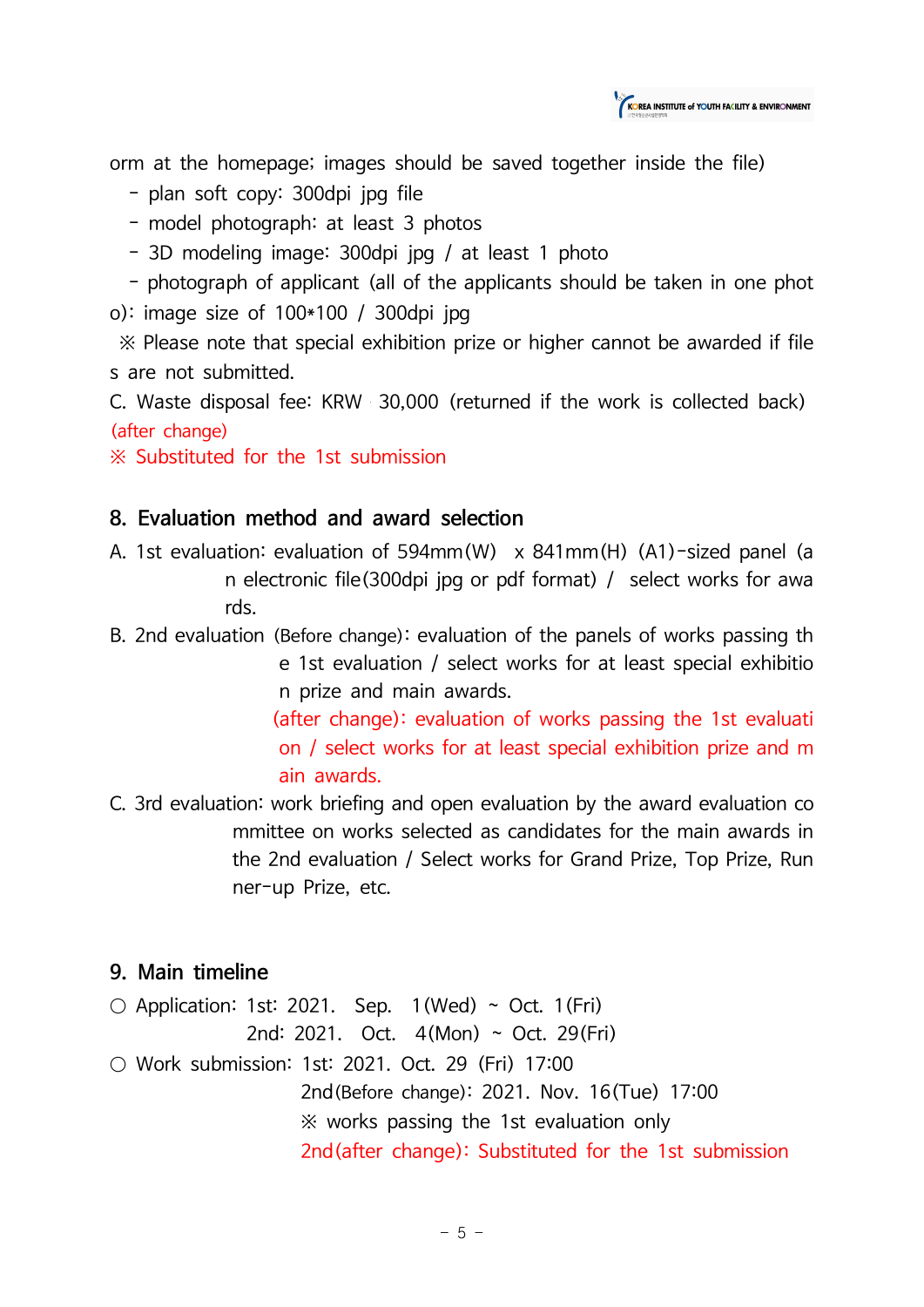

○ Exhibition: (Before change) 2021. Nov. 17(Wed) 10:00  $\sim$  11.22(Mon) 17:00 (after change) 2021. Nov. 17(Wed) 10:00 ~ Korea Institute of Youth Facility & Environment YouTube channel https://www.youtube.com/channel/UCUj5ifnx4jcWD9h3C05t4gg

 $\circ$  Opening ceremony: 2021. Nov. 19(Fri) 17:00

 $\circ$  Work return (before change) : 2021. Nov. 22(Mon) 15:00 ~ 17:00

※ If not collected back, works are disposed of.

(after change) : no take out a work

#### **10. Awards**

(Before change)

○ Grand Prize: 1 work of architecture (Certificate of Award and KRW 5 million prize money / Award by Minister for the Gender Equality & Family)

○ Top Prize: 2 works of architecture (Certificate of Award and KRW 1 million prize money for each / Award by head of youth-related organization)

○ Runner-up Prize: 5 works of architecture (Certificate of Award and KRW 5 00,000 prize money for each / Award by head of youth-related organization)

○ Participation Prize: about 20 works of architecture (Certificate of Award)

○ Special Exhibition Prize: multiple works of architecture (Certificate of Awar d)

 $\circ$  Exhibition Prize: multiple works of architecture (Certificate of Award)

 $\circ$  Special Prize: multiple works of architecture (Certificate of Award) - works submitted by high school students

 $\circ$  Prize of Guidance: multiple works of architecture (Certificate of Award) multiple works winning at least the Exhibition Prize

○ Prize of Contribution: multiple works of architecture (Certificate of Award)

- multiple works of submission

※ Works winning the Exhibition Prize may be replaced with the images thereo f according to the situation of exhibition place.

#### (after change)

○ Grand Prize: 1 work of architecture (Certificate of Award and KRW 1 million prize money / Award by Minister for the Gender Equality & Family) ○ Top Prize: 2 works of architecture (Certificate of Award and KRW 500,000 prize money for each / Award by head of youth-related organization) ○ Runner-up Prize: 5 works of architecture (Certificate of Award and KRW 30